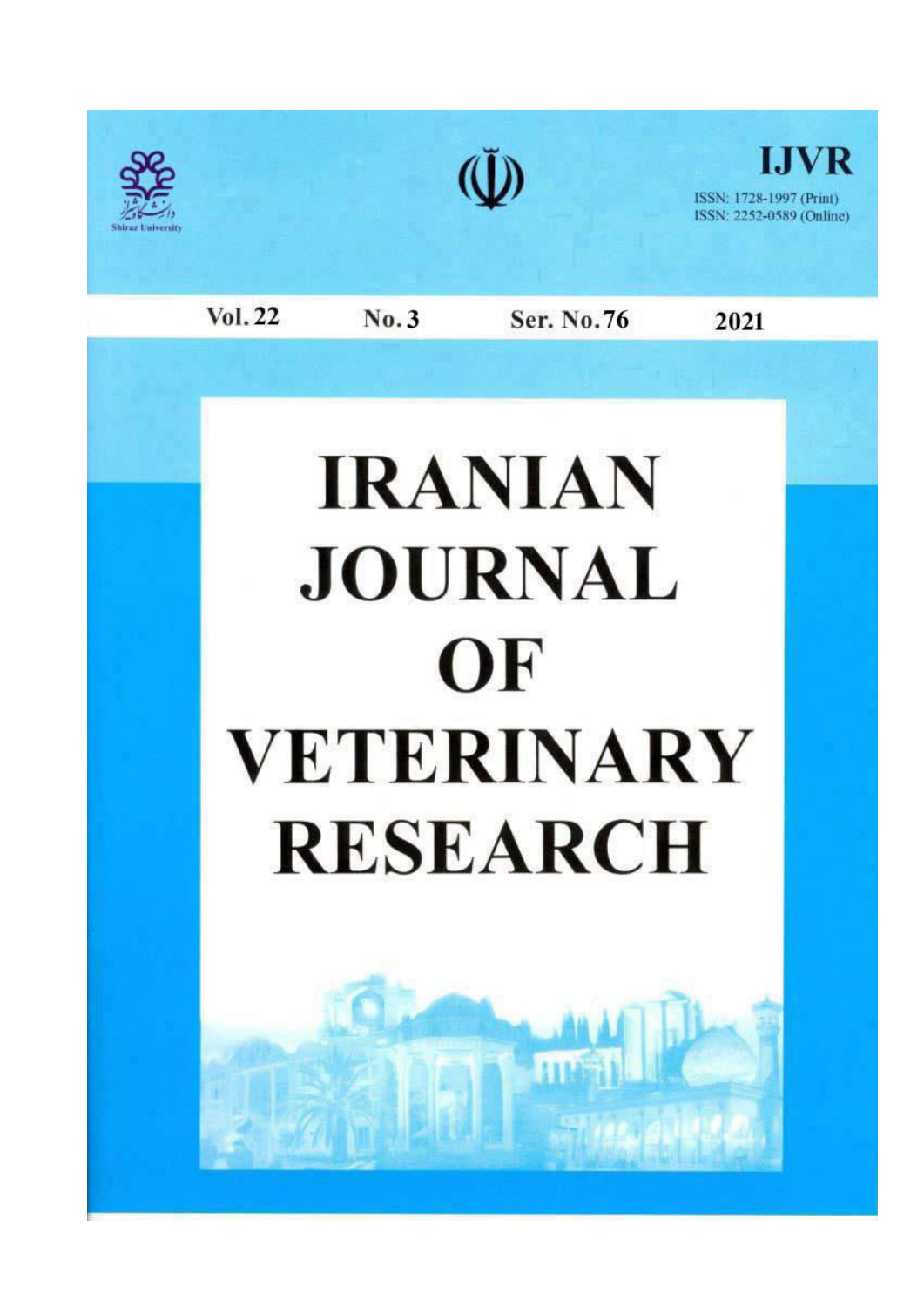#### **Scientific Report**

# The first report of clinical case of intestinal trichomoniasis caused by Tritrichomonas foetus in a cat with chronic diarrhea in Iran

Cheraghi, B.<sup>1</sup>; Vafaei, R.<sup>2</sup> and Nassiri, S. M.<sup>3\*</sup>

<sup>1</sup>MSc Student in Internal Medicine. Department of Internal Medicine. Faculty of Veterinary Medicine. Science and Research Branch. Islamic Azad University, Tehran, Iran; <sup>2</sup>Resident of Clinical Pathology, Department of Internal Medicine, Faculty of Veterinary Medicine, University of Tehran, Tehran, Iran; <sup>3</sup>Department of Internal Medicine, Faculty of Veterinary Medicine, University of Tehran, Tehran, Iran

\*Correspondence: S. M. Nassiri, Department of Internal Medicine, Faculty of Veterinary Medicine, University of Tehran, Tehran, Iran. E-mail: Nassirim@ut.ac.ir

 $\frac{60}{10}$  10.22099/ijvr.2021.39422.5724

(Received 5 Jan 2021; revised version 14 May 2021; accepted 27 Jun 2021)

#### **Abstract**

Background: Tritrichomonas foetus is recently found to be one of the causes of chronic diarrhea in domestic cats but there is no report of feline intestinal trichomoniasis in Iran. Case description: A 9 months female domestic short-haired cat was referred to our hospital with a history of chronic diarrhea over the past two months, and with an unsuccessful previous antibiotic therapy in another clinic. Findings/treatment and outcome: Clinical examination revealed 39.8°C rectal temperature. Complete blood count (CBC) showed moderate inflammatory leukogram. By the wet-mount faecal assessment, moving organisms were observed. Rectal scarping dry-mount cytology revealed many inflammatory cells along with huge numbers of trophozoites with typical morphologic characteristics including central axostyle, undulating membrane, flagella, and one laterally located nucleus. Polymerase chain reaction (PCR) was performed and confirmed the diagnosis of T. foetus. After treatment with metronidazole and probiotics, the cat was completely recovered. Conclusion: This study represents the first case of intestinal trichomoniasis in a cat with chronic diarrhea in Iran

Key words: Cat, Chronic diarrhea, Iran, Tritrichomonas foetus

## **Introduction**

Trichomonads are protozoans with flagella that belong to Parabasalia class (Tolbert and Gookin, 2016). Although there are many known trichomonads, only a few species are regarded as pathogens (Tolbert and Gookin, 2016). These highly motile trophozoites have a 1-stage life cycle and asexual binary fission reproduction (Felleisen, 1999; Tolbert and Gookin, 2016). They are most likely found close to the mucosal surface rather than in the lumen of colonic crypts (Yaeger et al., 2005). The colonic trichomonads may cause mild-to-moderate lymphoplasmacytic and/or neutrophilic colitis, atrophy of the superficial colonic mucosa, goblet cells depletion, crypt epithelial cell hypertrophy, crypt microabscess formation, and increased mitotic activity of crypt epithelium (Yaeger et al., 2005). Tritrichomonas foetus is a flagellated protozoan with determined undulating membrane flagella (Derek et al., 2004), known to be an obligate parasite of the cats' gastrointestinal tract (Chaoqun et al., 2015). T. foetus has been recently found to be one of the causes of chronic diarrhea in domestic cats (Derek et al., 2004; Chaoqun et al., 2015). T. foetusassociated diarrhea is common among cats in shelters, and purebred cats (Dereke et al., 2004; Gookin et al., 2004). Increasing the risk of re-infection or higher stress level of cats under dense housing conditions prolongs the interval between relapses and recovery (Foster et al., 2004). Besides cats, other species may be infected with T. foetus through oral-faecal transmission (Chaoqun et al., 2015). T. foetus causes a variety of clinical signs such as faecal incontinence, relapsing malodorous diarrhea, hematochezia, rectal prolapse, and proctitis (Tolbert and Gookin, 2016), however, it may sometimes be asymptomatic (Tolbert and Gookin, 2009). The infected cats are often misdiagnosed with Giardia sp. (Derek et al., 2004). The diagnosis is based on the history of chronic diarrhea and microscopic examination of faecal smear (Derek et al., 2004). Trichomonad is rarely found in a diarrhea of a cat and is related to an overgrowth of the endogenous fauna (Michael et al., 2003). T. foetus is refractory to antiprotozoal drugs, such as fenbendazole and metronidazole (Derek et al., 2004). Moreover, prednisolone and antibiotics are not considered as effective drugs in infection with *T. foetus* (Jody et al., 2001). Actually, antimicrobials diminish diarrhea and decrease the number of flagellates in the facces but they cannot cure the infection. In addition,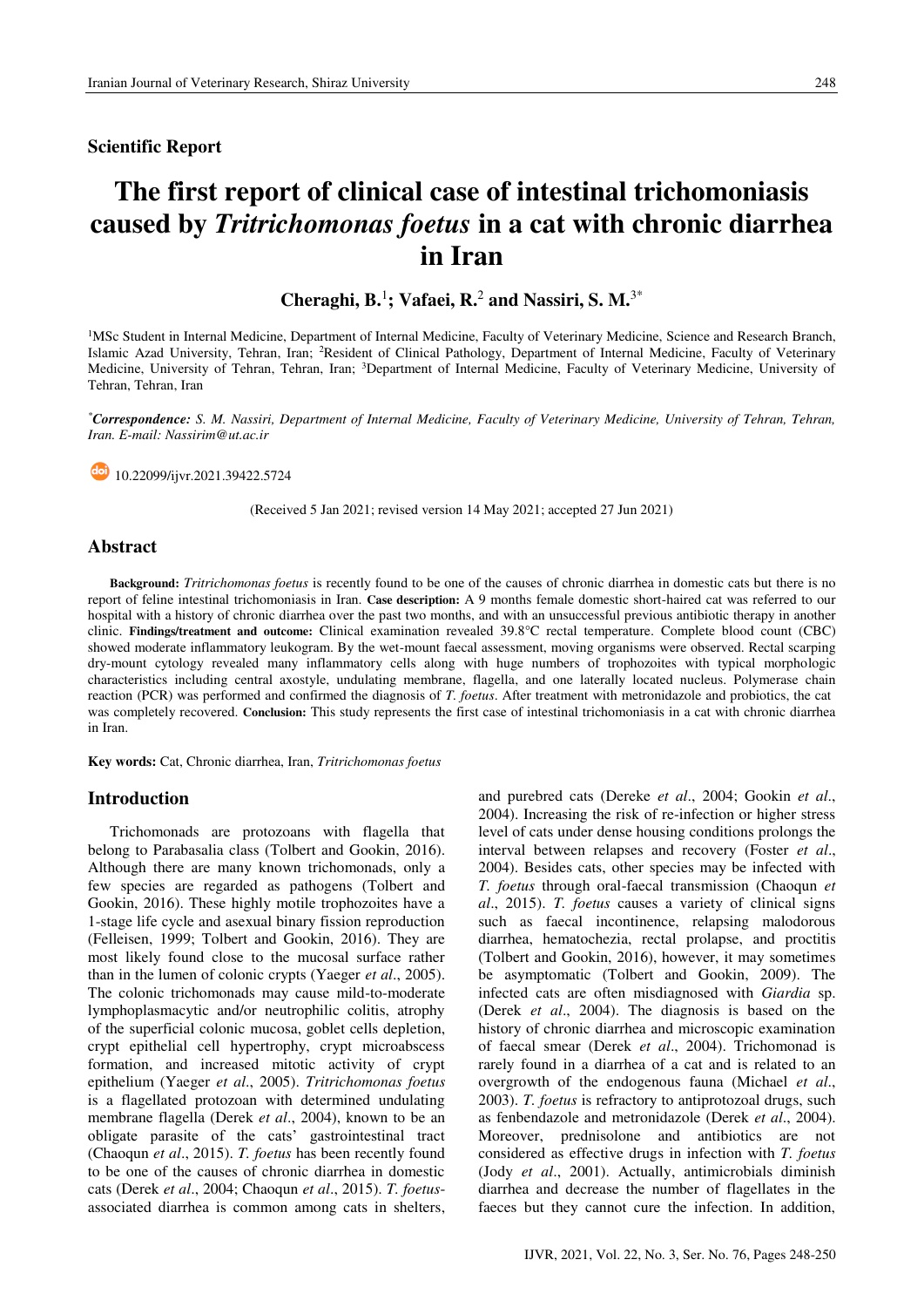right after discontinuing the antibiotics, diarrhea will intensify again (Gookin et al., 1999).

## **Materials and Methods**

A 9 months female domestic short-haired cat with chronic diarrhea over the past two months was referred to our hospital with a history of antibacterial treatment (a quarter of 80/400 mg Co-Trimoxazole every 12 h for 2 weeks). Clinical examination, complete blood count (CBC), and wet-mount faecal assessment were performed to rule out other common causes of diarrhea such as feline immunodeficiency virus (FIV), feline leukemia virus (FeLV), feline panleukopenia virus (FPV), and Giardia. Feline leukemia virus, FIV, and FPV were also tested using rapid kits. In addition to wetmount faecal microscopy, a rectal scraping dry-mount cytology was performed for further evaluation of motile organisms. Furthermore, a voided faecal sample was collected in a sterile tube and frozen at  $-20^{\circ}$ C to perform conventional polymerase chain reaction (PCR) with the following primers to detect a  $208$ -bp fragment of  $T$ . *foetus* internal transcribed spacer region 1 (ITS1) as previously described (Gookin et al., 2002); forward primer: CTG CCG TTG GAT CAG TTT CG, reverse primer: GCA ATG TGC ATT CAA AGA TCG. For this purpose, DNA was extracted from the faeces using OIAamp stool mini kit (Oiagen, Hilden, Germany) based on the manufacturer's instructions. Extracted DNA was then subjected to PCR as the template together with PCR mastermix (Taq PCR MasterMix, Amplicon), primers, and distilled water in a total volume of 25 µL. DNA amplification was performed with a thermal cycler (master cycle, Eppendorf, Germany) at the following temperature profiles: initial denaturation at 95°C for 5 min, DNA denaturation at 95°C for 30 s, annealing at 57 $\degree$ C for 30 s, and extension at 72 $\degree$ C for 30 s for 60 cycles, followed by a single final extension at  $72^{\circ}$ C for 5 min. Gel electrophoresis of PCR products was performed by 1% agarose gel. The gel was then stained with ethidium bromide and viewed under UV Fluorescent Gel Documentation System (Biorad, Hercules, CA, United States). DNA band was then extracted using Qiagen Gel Extraction kit (Qiagen, Hilden, Germany) to confirm the sequence.

#### **Results**

## **Physical examination**

Clinical examination revealed rectal temperature of 39.8°C with a very poor body condition. The animal had mucosal diarrhea (yellowish jelly-like stool). No more abnormalities were detected.

## **Clinical pathology findings**

Complete blood count showed a moderate inflammatory leukogram. Moving organisms were observed in the wet-mount faecal, and they were assumed as flagellated protozoa according to their size, shape, and type of movements. Rectal scraping drymount cytology revealed many inflammatory cells consisting of degenerated and non-degenerated neutrophils, and few eosinophils along with huge numbers of Tritrichomonas trophozoites with typical morphologic characteristics including central axostyle, undulating membrane, flagella, and one laterally located nucleus which all were differentiable (Figs. 1A and B).



Fig. 1: Microscopic evaluation of rectal cytology  $(x100)$ . (A) Typical features of T. foetus; nucleus (long arrow), undulating membrane (asterisk), axostyle (short arrow), and flagellum (arrow head), and  $(B)$  Presence of neutrophils (arrow) as the evidence of colitis

#### **PCR** result

A PCR product of 208-bp was amplified, and the sequence analysis of gel-extracted PCR product revealed full sequence homology with that of T. foetus (GenBank accession no. AF466751) (Fig. 2).



Fig. 2: PCR amplification product with 208 molecular weight (MW) compared with the marker

## **Treatment and outcome**

Metronidazole (METROMAX, Tehran Chemistry, Tehran, Iran), 250 mg every 8 h p.o., together with 70 ml ringer-lactated serum, every 12 h were administered for 7